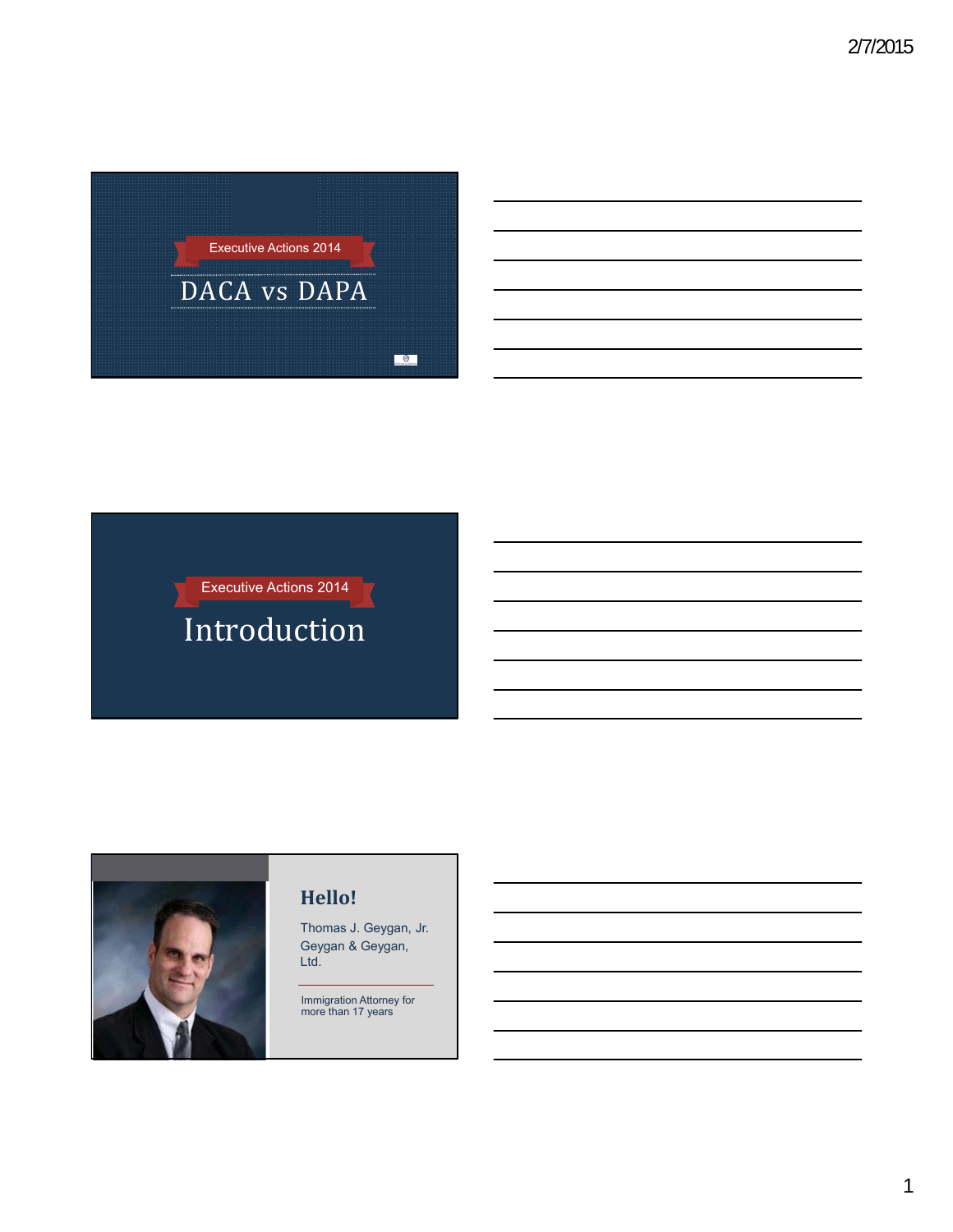# Housekeeping… 1 Everyone is muted 2 Confidentiality 3 Recording of this session This is informational. No Attorney/Client



#### Requirements

- You may request DACA if you:
- 
- Were under the age of 31 as of June 15, 2012; Changed under the Executive<br>Came to the United States before reaching your 16th birthday;<br>Came to the United States before reaching your 16th birthday;<br>Playe continuously resid
- 
- 
- Were physically present in the United States on Jame<br>4 5, 2012 January 1, 2010 Changed under the Executive Action, and at the time of making your request for<br>transideration of deferred action with USCIS;<br>Had no lawful sta
- 
- Have not been convicted of a felony, significant misdemeanor, or three or more<br>other misdemeanors, and do not otherwise pose a threat to national security<br>or public safety.

┘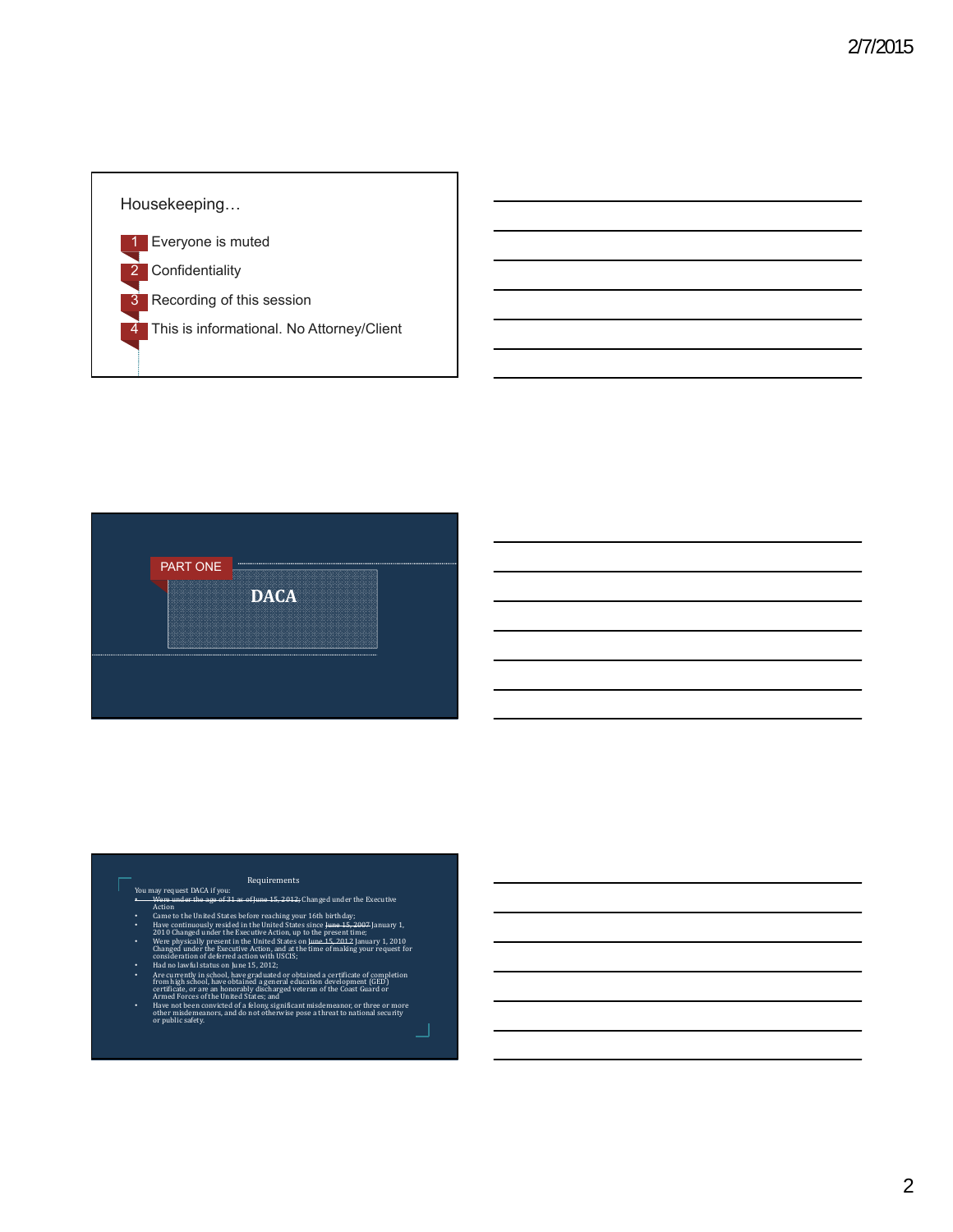You may request DACA if you:

• Were under the age of 31 as of June 15, 2012; Changed under the **Executive Action** 



Г

## Requirements

• Came to the United States before reaching your 16th birthday;

### Requirements

• Have continuously resided in the United States since June 15, 2007 January 1, 2010 (Changed under the Executive Action), up to the present time; 

コ

 $\perp$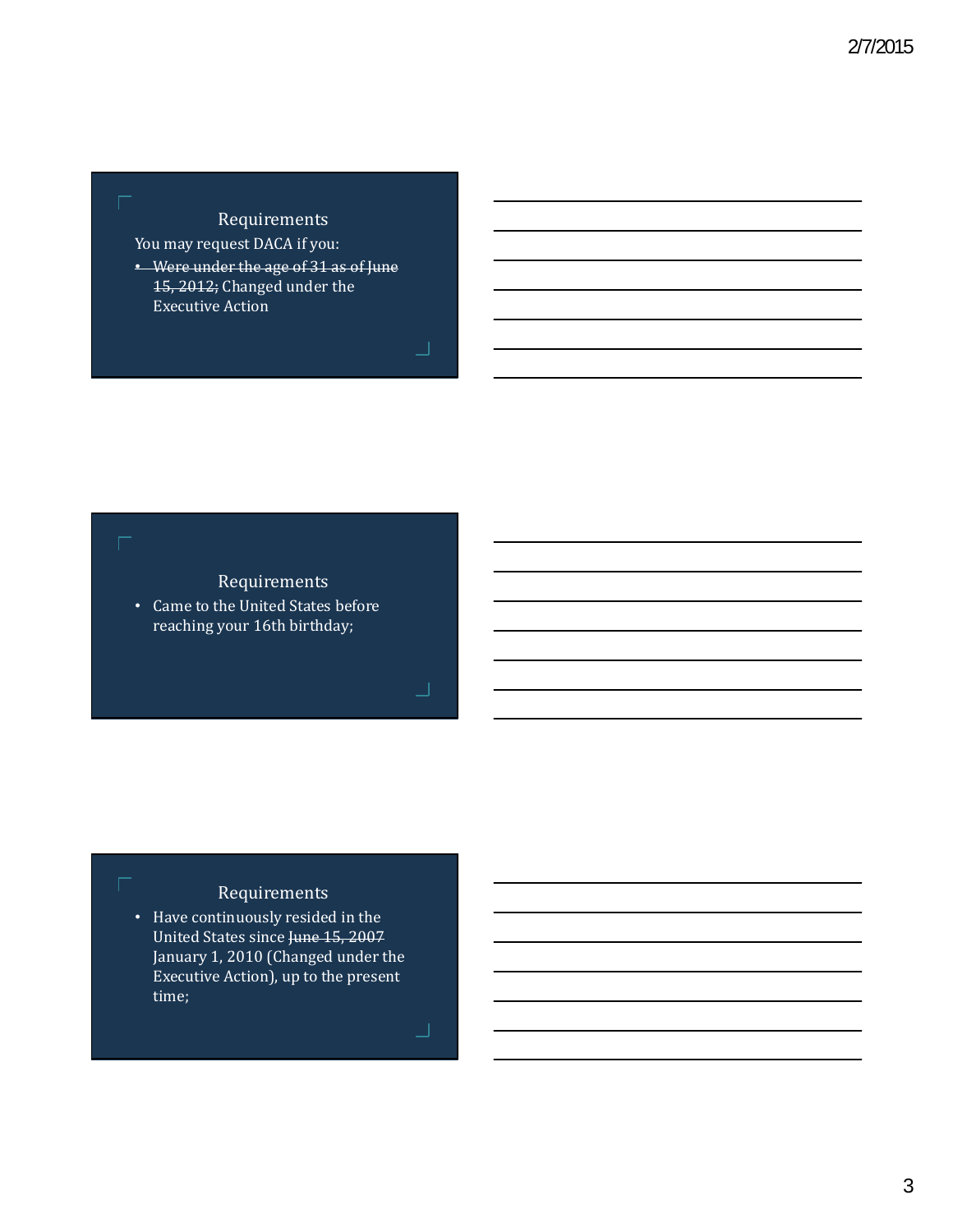• Were physically present in the United States on June 15, 2012 January 1, 2010 (Changed under the Executive Action), and at the time of making your request for consideration of deferred action with USCIS;

### Г

### Requirements

• Had no lawful status on June 15, 2012;

### Requirements

• Are currently in school, have graduated or obtained a certificate of completion from high school, have obtained a general education development (GED) certificate, or are an honorably discharged veteran of the Coast Guard or Armed Forces of the United States;

┚

」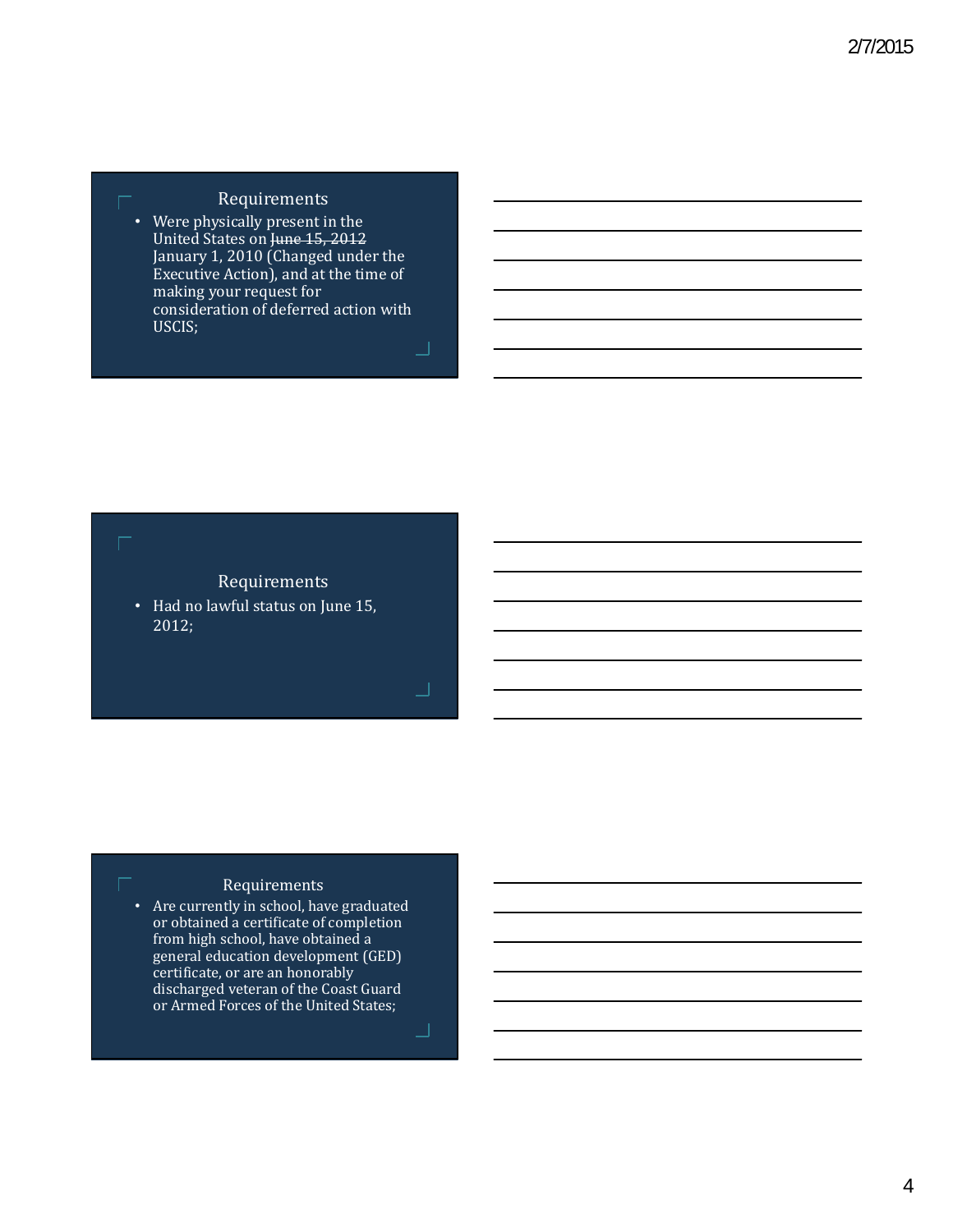г

г

г

Have not been convicted of a felony, significant misdemeanor, or three or more other misdemeanors, and do not otherwise pose a threat to national security or public safety.

┚

」

コ

Significant Misdemeanor

Regardless of the sentence imposed, is an offense of domestic violence; sexual abuse or exploitation; burglary; unlawful possession or use of a firearm; drug distribution or trafficking; or, **driving under the influence**; 

Government Fees \$465.00

First Day To File 2/18/2014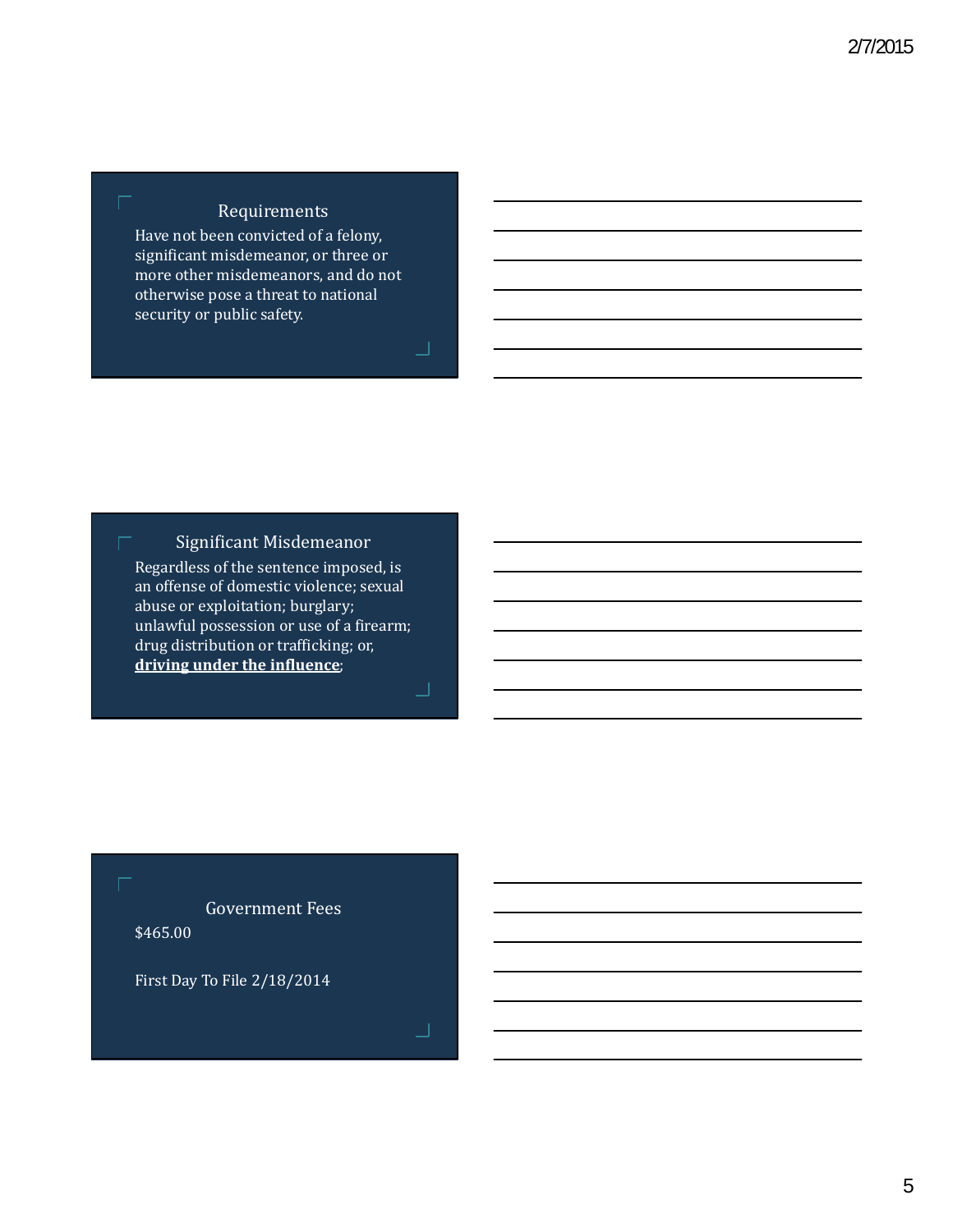

Who This Is For: An undocumented individual living in the United States who, on the date of the announcement, November 20, 2014, is the parent of a U.S. citizen or lawful permanent resident ┚

Г

#### Requirements

• Have continuous residence in the United States since January 1, 2010;

- Are the parents of a U.S. citizen or lawful<br>permanent resident born on or before<br>November 20, 2014; and
- Are not an enforcement priority for removal from the United States, pursuant to the<br>November 20, 2014 Policies for the<br>Apprehension, Detention and Removal of<br>Undocumented Immigrants Memorandum.

┙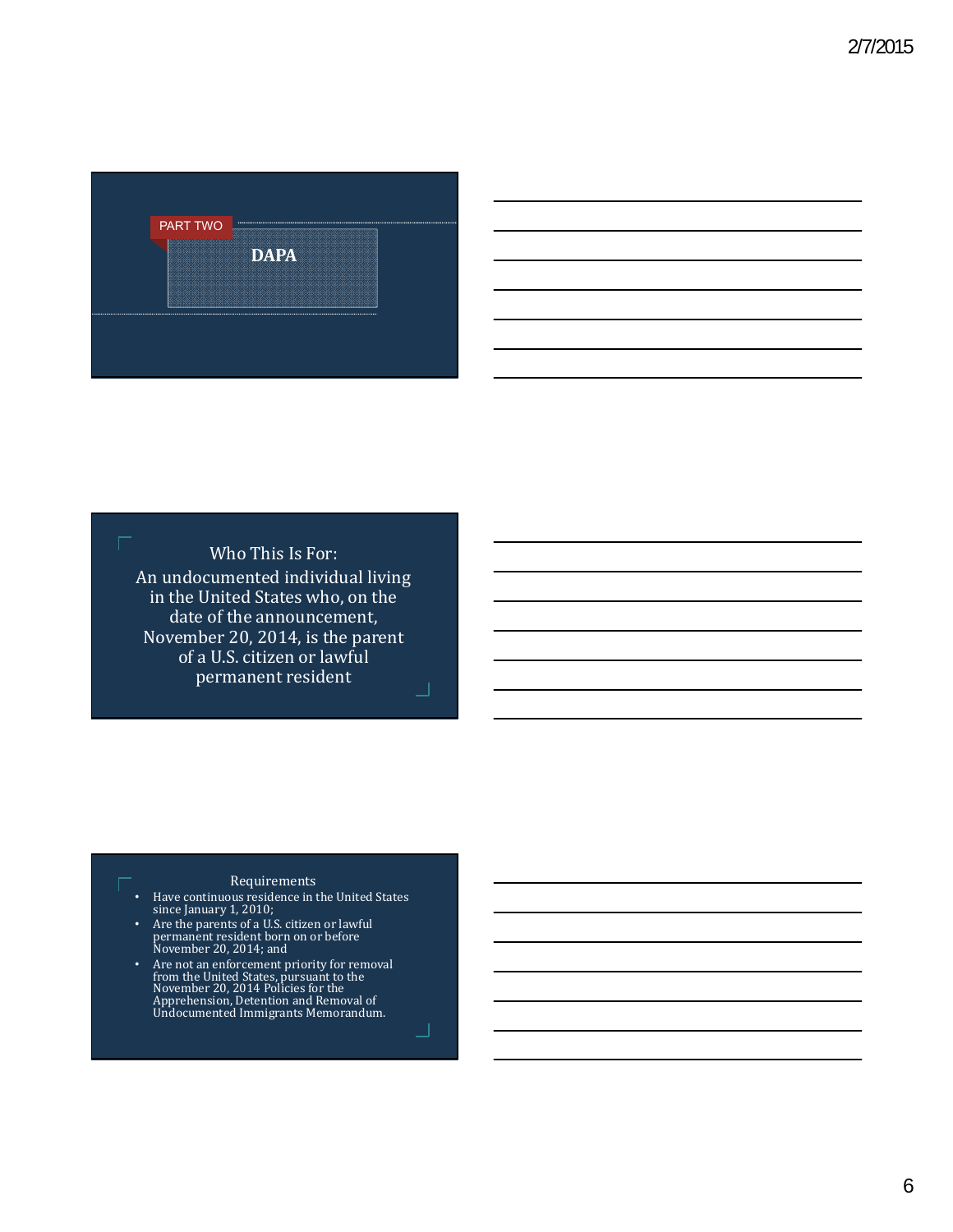г

г

• Have continuous residence in the United States since January 1, 2010;

### Requirements

• Are the parents of a U.S. citizen or lawful permanent resident born on or before November 20, 2014; and

### Requirements

• Are not an enforcement priority for removal from the United States, pursuant to the November 20, 2014 Policies for the Apprehension, Detention and Removal of Undocumented Immigrants Memorandum.

コ

コ

」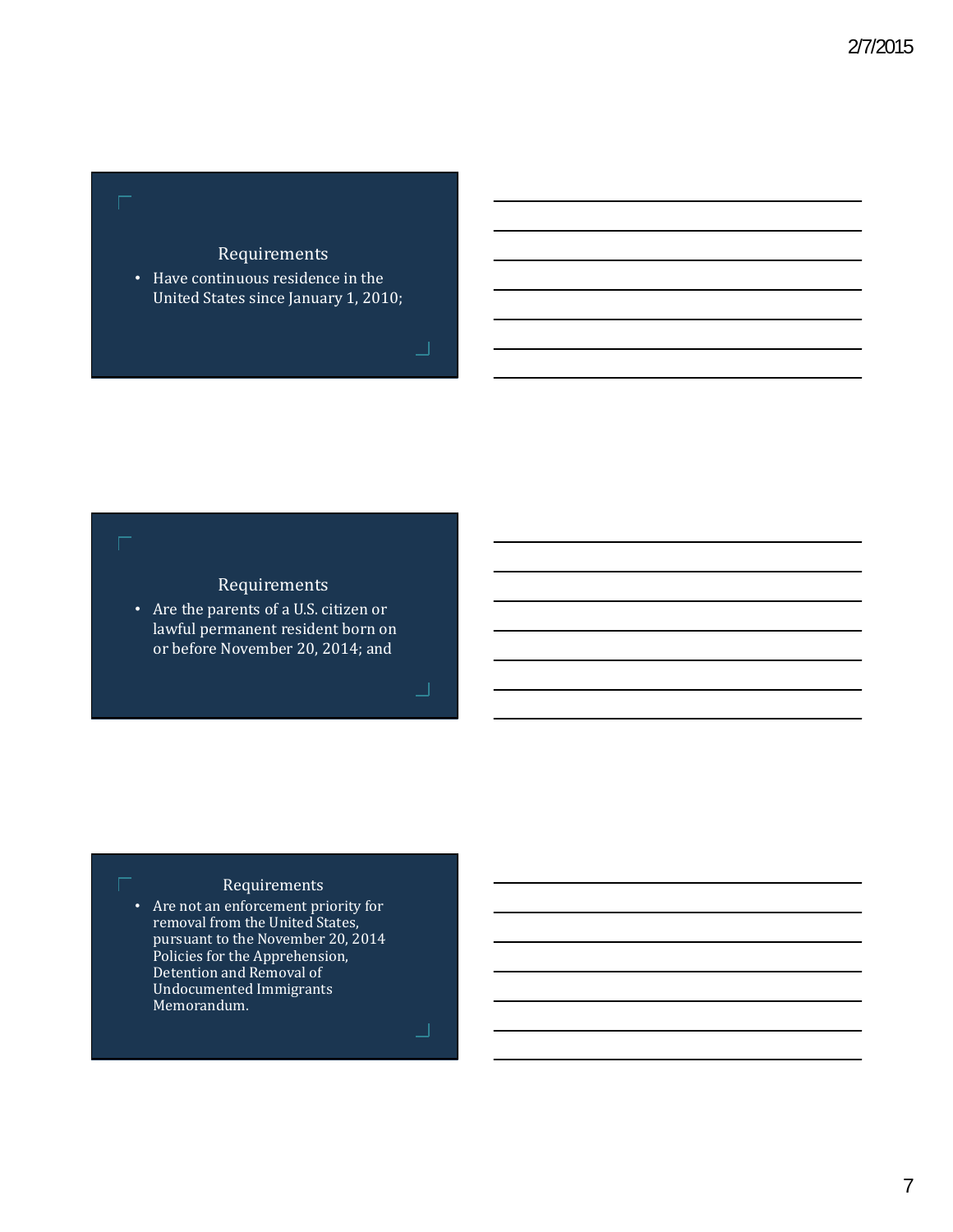

:us<br>Jent decides — new president new rules Executive Actions are not permanent<br>Does not give lawful status<br>Can end when the president decides – new president new rules<br>Grants Work Card Carl end when the president dealer<br>Grants Work Card<br>Separate Application for Travel



8